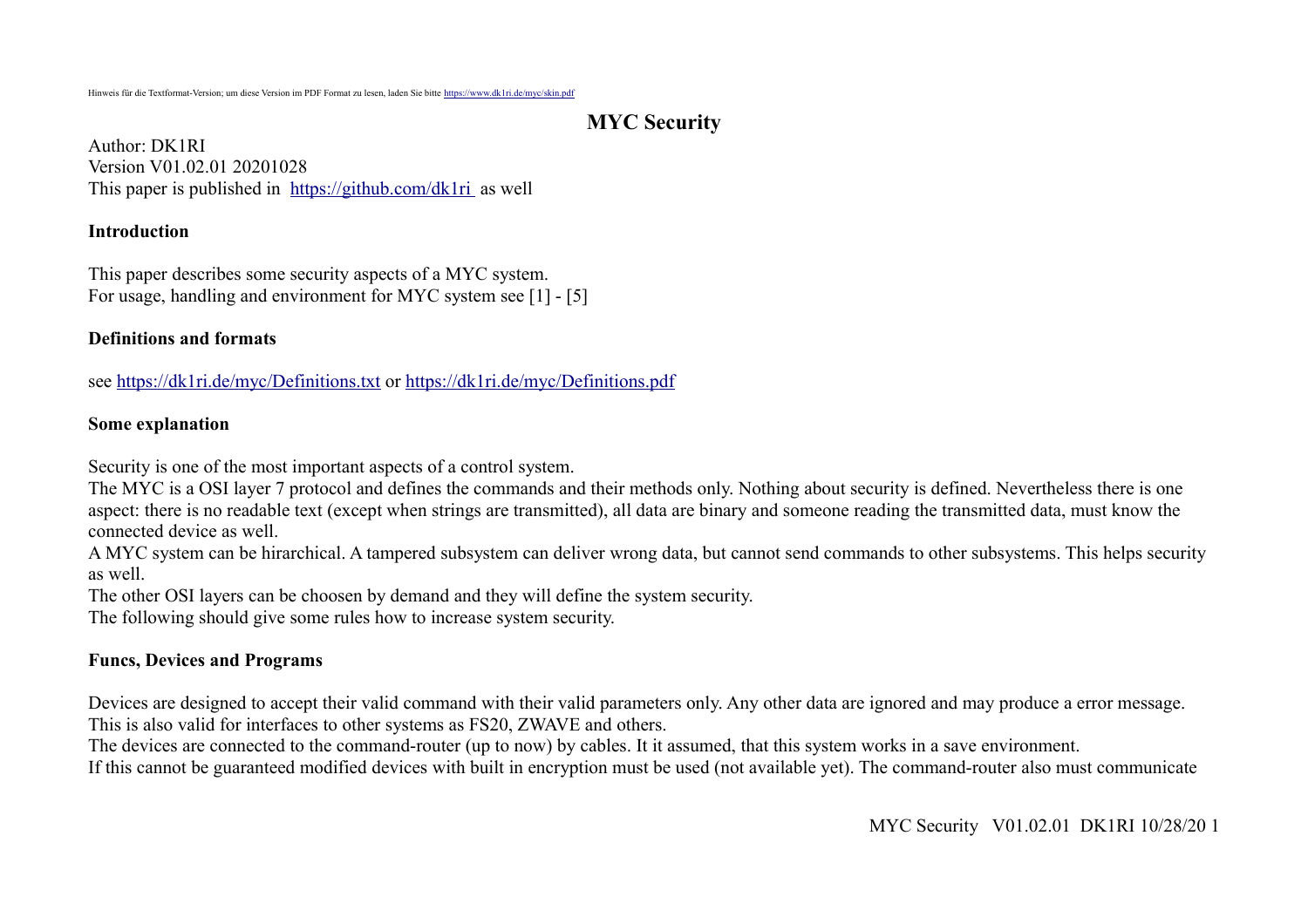with this format. The same is valid for wireless devices.

For the rules-device and logic-device the same apply.

The behaviour of programs is similar to this of devices. If programs run on the same computer as the command-router secure message transfer usually is no problem. Otherwise encryption is recommended.

### **Command-router**

The command-router communicates with the userinterface usually via internet. So at this point ssh and login processes must be provided. The MYC protocol define a command for login but says nothing about the implementation. The command-router also communicate by MYC commands only and ignore all non valid commands and parameters.

The login to subsystems can also be used to avoid, that a user can access any subsystem.

## **Webserver and Userinterface**

For these the common rules as for secure websites apply.

## **Copyright**

Dieses Dokument darf unverändert kopiert werden.

Die Ideen in diesem Dokument unterliegen der GPL (Gnu Public Licence,V2) soweit keine früheren, anderen Rechte betroffen sind.

Die Verwendung der Unterlagen erfolgt auf eigene Gefahr; es wird keinerlei Garantie übernommen.

This document can be copied without changes.

The ideas of this document can be used under GPL (Gnu Public License, V2) as long as no earlier other rights are affected.

The usage of this document is on own risk, there is no warranty.

# **Reference**

- [1] <https://dk1ri.de/myc/MYC.pdf>(german)
- [2] [https://dk1ri.de/myc/MYC.en.pdf](https://dk1ri.de/myc/MYC_en.pdf)
- [3] <https://dk1ri.de/myc/Description.txt>or<https://dk1ri.de/myc/Description.pdf>
- [4] <https://dk1ri.de/myc/commands.txt>or<https://dk1ri.de/myc/commands.pdf>
- [5] [https://dk1ri.de/myc/Reserved\\_tokens.txt](https://dk1ri.de/myc/Reserved_tokens.txt) or [https://dk1ri.de/myc/Reserved\\_tokens.pdf](https://dk1ri.de/myc/Reserved_tokens.pdf)